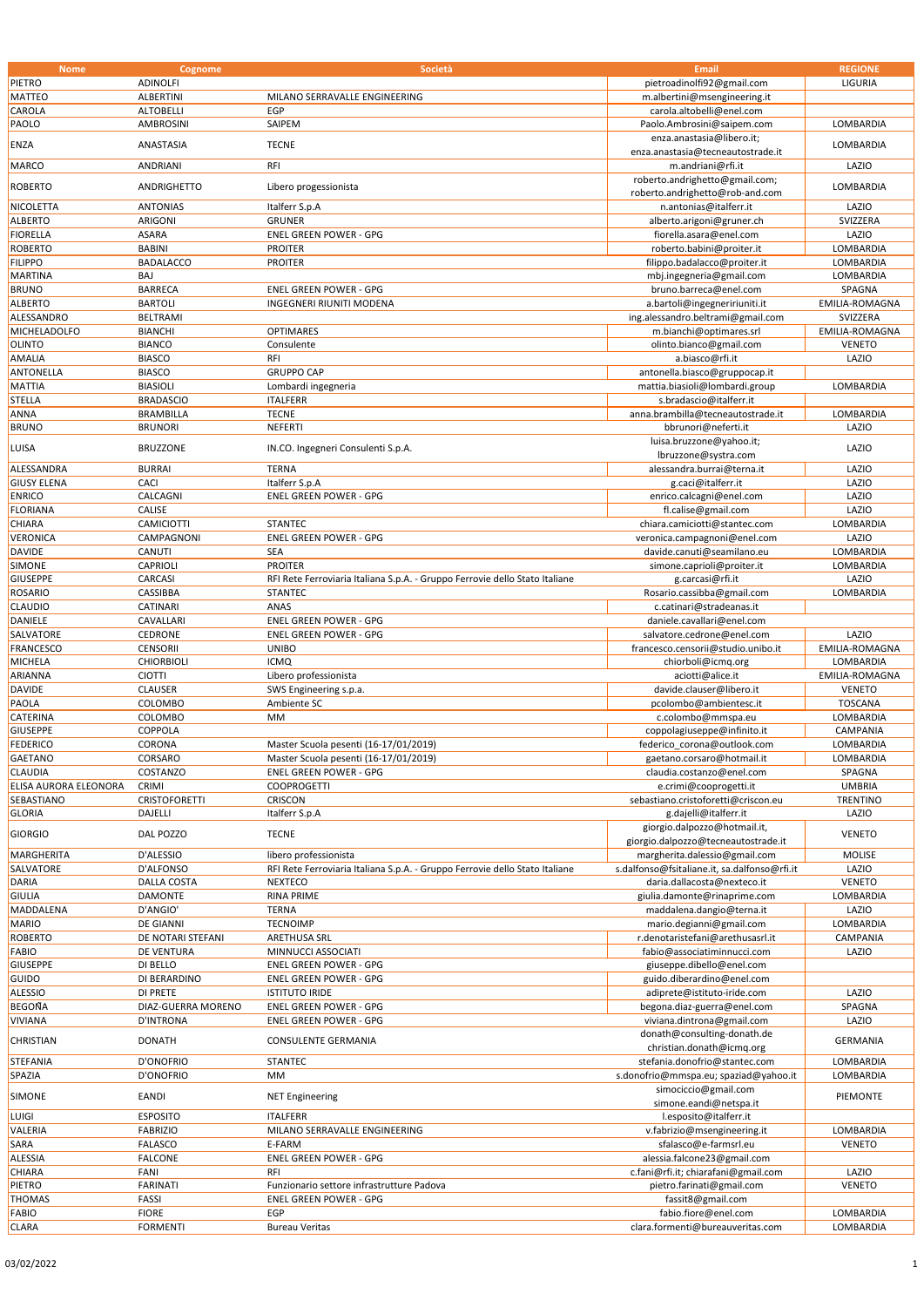| <b>Nome</b>                         | Cognome                      | Società                               | <b>Email</b>                                                      | <b>REGIONE</b>           |
|-------------------------------------|------------------------------|---------------------------------------|-------------------------------------------------------------------|--------------------------|
| <b>GIANLUCA</b>                     | FRANZESE                     | <b>RFI</b>                            | gi.franzese@rfi.it                                                | LAZIO                    |
| <b>DAVIDE</b>                       | FRATI                        | Master Scuola pesenti (16-17/01/2019) | frati.davide.90@gmail.com                                         | INGHILTERRA              |
| <b>MARIA CRISTINA</b>               | <b>FREGNI</b>                | POLITECNICA                           | mcfregni@politecnica.it                                           | EMILIA-ROMAGNA           |
| SEBASTIANO                          | <b>FRISARDI</b>              | SPEA                                  | sebafri@hotmail.com                                               | LOMBARDIA                |
| SARA                                | <b>FRISIANI</b>              | <b>TECNE</b>                          | sara.frisiani@tecneautostrade.it                                  |                          |
| STEFANIA                            | <b>FUSCO</b>                 | <b>STANTEC</b>                        | stefania.fusco@stantec.com                                        | LOMBARDIA                |
| ELISA                               | GANZAROLI                    | E2i Energie speciali                  | Elisa.Ganzaroli@edison.it                                         | LOMBARDIA                |
| <b>MIRIAM</b>                       | <b>GARCIA BARROSO</b>        | ENEL GREEN POWER - GPG                | miriam.garciab@enel.com                                           | SPAGNA                   |
| <b>ALBERTO</b>                      | <b>GARCIA GOMA</b>           | <b>ENEL GREEN POWER - GPG</b>         | ALBERTO.GARCIAGOMA@ENEL.COM                                       | SPAGNA                   |
| ANDREA                              | <b>GHEZZI</b>                | <b>ICMQ</b>                           | ghezzi@icmq.org                                                   | LAZIO                    |
| SILVIA                              | <b>GIACOMETTI</b>            | SAVE                                  | jack GS@libero.it                                                 | <b>VENETO</b>            |
| <b>FILIPPO</b>                      | <b>GIANCOLA</b>              | <b>VDP SRL</b>                        | giancola@vdpsrl.it                                                | LAZIO                    |
| <b>DOMENICO</b>                     | <b>GIAQUINTO</b>             | Master Scuola pesenti (16-17/01/2019) | domenicogiaquinto199@gmail.com                                    | CAMPANIA                 |
| <b>FRANCESCA</b>                    | <b>GIARDINA</b>              | <b>TERNA</b>                          | francesca.giardina@terna.it                                       | LAZIO                    |
| <b>MARTINA</b>                      | GIGLIO                       | <b>INGEGNERI RIUNITI MODENA</b>       | m.giglio@ingegneririuniti.it                                      | EMILIA-ROMAGNA           |
| <b>EVELIN</b>                       | <b>GIOVANNINI</b>            | <b>TECNE</b>                          | evelin.giovannini@tecneautostrade.it                              |                          |
| DANIEL                              | GONZALEZ                     | ENEL GREEN POWER - GGP                | daniel.gonzalezn@enel.com                                         | SPAGNA                   |
| <b>ALESSIO</b>                      | <b>GORI</b>                  | POLITECNICA                           | agori@politecnica.it                                              | <b>TOSCANA</b>           |
| MARIA                               | <b>GUARISCO</b>              | <b>RFI</b>                            | arch.mariaguarisco@gmail.com                                      | LAZIO                    |
| ARIANNA                             | <b>GUARNERI</b>              | <b>TERNA</b>                          | arianna.guarneri@terna.it                                         | LAZIO                    |
| <b>DANIELA</b>                      | <b>GUIDA</b>                 | ENEL GREEN POWER - GPG                | daniela.guida2@enel.com                                           | LAZIO                    |
| <b>GIULIA</b>                       | <b>GUZZINI</b>               | <b>SINA</b>                           | giulia.guzzini@sina.co.it                                         | LOMBARDI                 |
| <b>MARCOS</b>                       | HERNANZ                      | <b>ENEL GREEN POWER - GPG</b>         | marcos.hernanz@enel.com                                           | SPAGNA                   |
| WALTER                              | <b>IANNASCOLI</b>            | <b>RFI</b>                            | w.iannascoli@rfi.it                                               | LAZIO                    |
| <b>FRANCESCA</b>                    | <b>IANNICIELLO</b>           | AUTOSTRADE PER L'ITALIA               | francesca.ianniciello@autostrade.it                               |                          |
| <b>FEDERICO</b>                     | <b>IANNONE</b>               | Master Scuola Pesenti (05-06/12/2017) | fede.ian@libero.it                                                | LAZIO                    |
| <b>GIOVANNI</b>                     | <b>INZERILLO</b>             | <b>TECNE</b>                          | giovanni.inzerillo@tecneautostrade.it                             | LAZIO                    |
| <b>ROBERTO</b>                      | ISGRO'                       | ENEL GREEN POWER - GPG                | roberto.isgro@enel.com                                            | SPAGNA                   |
| ANNA                                | KASTRINOU                    |                                       | annakastrinou@hotmail.com                                         | LAZIO                    |
| RICCARDO                            | LAMPERTI                     | <b>SEA MILANO</b>                     | riccardo.lamperti@seamilano.eu                                    | LOMBARDIA                |
| Michele                             | LANCIANO                     | ZETAVU INGEGNERIA                     | ing.lanciano@prevenzionesicurezza.com                             | PUGLIA                   |
| CHIARA                              | LANDRO'                      | ENEL GREEN POWER - GPG                | chiara.landro@gmail.com                                           | LAZIO                    |
| <b>FEDERICA</b>                     | LANZANI                      | MILANO SERRAVALLE ENGINEERING         | f.lanzani@msengineering.it                                        | LOMBARDIA                |
| FERNANDO                            | LAURENTI                     | MINNUCCI ASSOCIATI                    | fernando@associatiminnucci.com                                    | LAZIO                    |
| ILARIA                              | LAVANDER                     |                                       | ilaria.lavander@gmail.com                                         | LOMBARDIA                |
| LUCA                                | LAVEZZI                      | <b>ICMQ</b>                           | ing.lucalavezzi@gmail.com                                         | LOMBARDIA                |
| MARCELLO LIVIO                      | LIERA                        | ENEL GREEN POWER - GPG                | marcello.liera@enel.com                                           |                          |
| MARIA GIOVANNA                      | LIMONGELLI                   | MM                                    | m.limongelli@mmspa.eu                                             | LOMBARDIA                |
| <b>ROMINA</b>                       | LISET                        | CONCISE CONSORZIO STABILE             | rominaliset@consorzioconcise.com                                  | FRIULI VENEZIA GIULIA    |
| NICOLETTA                           | LO TURCO                     | <b>NET Engineering</b>                | nicoletta.loturco@netspa.it                                       |                          |
| CARLO                               | LOMBARDI                     | (NOOVLE) TIM                          | carlo.lombardi@noovle.com                                         | LOMBARDIA                |
| SILVIA                              | LOMONTE                      | <b>TECNOLOGIE D'IMPRESA</b>           | silvia.lomonte@tecnoimp.it                                        | LAZIO                    |
| <b>KYLE</b>                         | LORINO                       | <b>TECNOIMP</b>                       | kylelorino@gmail.com                                              | LOMBARDIA                |
| FRANCESCA BRIGIDA                   | LORUSSO                      | ENEL GREEN POWER - GPG                | francesca.lorusso2@enel.com                                       |                          |
| MARIA YOLANDA                       | <b>LOZANO TORRES</b>         | <b>ENEL GREEN POWER - GPG</b>         | yolanda.lozano@enel.com                                           | SPAGNA                   |
| ANDREA                              | LUCIONI                      | Ambiente SC                           | alucioni@ambientesc.it                                            | <b>TOSCANA</b>           |
| PAOLO                               | <b>LUISE</b>                 | <b>ENEL GREEN POWER - GPG</b>         | paolo.luise@enel.com                                              | LAZIO                    |
| <b>SERIAN MOISES</b>                | MAGDALENA HERNANDEZ          | <b>ENEL GREEN POWER - GPG</b>         | moises.magdalena@enel.com                                         | SPAGNA                   |
| <b>ELEONORA</b>                     | MAGNANI                      | <b>ENEL GREEN POWER - GPG</b>         | eleonora.magnani@enel.com                                         | LAZIO                    |
| <b>FRANCESCA</b>                    | MAGNELLI                     | <b>TECNE</b>                          | francesca.magnelli@tecneautostrade.it                             |                          |
| ALESSANDRO                          | <b>MAIOLO</b>                | <b>ENEL GREEN POWER - GPG</b>         | alessandro.maiolo@enel.com                                        | SPAGNA                   |
| <b>MONIA</b>                        | MALANDRUCCO                  | EGP                                   | monia.malandrucco@enel.com                                        |                          |
| <b>MICHELE</b>                      | <b>MANCINI</b>               | Master Scuola Pesenti (05-06/12/2017) | mancini.mchl@gmail.com                                            | LAZIO                    |
| CHIARA                              | MANUELLI                     | STUDIO MATTIOLI                       | chiara.manuelli@studiomattioli.com<br>damiano.marafante@gmail.com | EMILIA-ROMAGNA           |
| DAMIANO                             | MARAFANTE                    | Libero professionista                 |                                                                   | PIEMONTE                 |
| <b>MATTIA</b>                       | <b>MARTINI</b>               | <b>ENEL GREEN POWER - GPG</b>         | mattia.martini@enel.com                                           |                          |
| SILVIA                              | MARTORANA                    | <b>VDP SRL</b>                        | martorana@vdpsrl.it                                               | LAZIO                    |
| PAOLO                               | MASELLI                      | <b>RFI</b>                            | p.maselli@rfi.it                                                  | LAZIO                    |
| <b>FRANCESCA</b><br><b>GIUSEPPE</b> | MASSARA<br><b>MASTROVITI</b> | <b>TERNA</b><br><b>BREBEMI</b>        | francesca.massara@terna.it<br>giuseppe.mastroviti@brebemi.it      | LAZIO<br>LOMBARDIA       |
| MARCO                               | MATTEI                       | Libero Professionista                 | mattei.mmglobal@gmail.com                                         | LOMBARDIA                |
| DANIELE                             | MATTEUCCI                    | <b>TECNOIMP</b>                       | ucci.daniele@gmail.com                                            | LOMBARDIA                |
| PAOLO FRANCESCO                     | <b>MAURI</b>                 | Ambiente SC                           | pmauri@ambientesc.it                                              | <b>TOSCANA</b>           |
| SARA                                | MELIA                        | <b>TECNE</b>                          | sara.melia@tecneautostrade.it                                     |                          |
| LUCA                                | <b>MELIS</b>                 | MILANO SERRAVALLE ENGINEERING         | l.melis@msengineering.it                                          | LOMBARDIA                |
| SILVIA                              | MESSERI                      | Enel Ingegneria e ricerca             | silvia.messeri@enel.com                                           | LOMBARDIA                |
| MARIA CHIARA                        | <b>METALLO</b>               | RAMBOLL                               | cmetallo@ramboll.com                                              | LAZIO                    |
| ANDREA                              | <b>MIGLIOSI</b>              |                                       | andrea.migliosi1@gmail.com                                        | <b>UMBRIA</b>            |
| ANGELO                              | MISURACCA                    |                                       | angelo.misuracca@virgilio.it                                      | <b>SICILIA</b>           |
| <b>TOBIAS</b>                       | <b>MOELLER</b>               | SEECON                                | tobias.moeller@seecon.de                                          | <b>GERMANIA - LIPSIA</b> |
| <b>FRANCISCO</b>                    | MOLINA MACHUCA               | ENEL GREEN POWER - GPG                | francisco.molinam@enel.com                                        | SPAGNA                   |
| DANIELE                             | MONACELLI                    | ENEL GREEN POWER - GPG                | daniele.monacelli@enel.com                                        |                          |
| <b>GENNARO</b>                      | MONACILIUNI                  | ANAS                                  | g.monaciliuni@stradeanas.it                                       | LAZIO                    |
| MARCO                               | <b>MONTESI</b>               | Italferr S.p.A                        | m.montesi@italferr.it                                             | LAZIO                    |
| <b>MATTEO</b>                       | <b>MORATTI</b>               | Studio Clavi                          | matteo.moratti@studiocalvi.eu                                     | LOMBARDIA                |
| <b>ANTONIO</b>                      | MOSET HERNANDEZ              | <b>ENEL GREEN POWER - GPG</b>         | antonio.moset@enel.com                                            | SPAGNA                   |
| RICCARDO                            | MOZZI                        | Libero professionista                 | riccardo.mozzi@gmail.com                                          | LOMBARDIA                |
| ANDREA                              | <b>MUNGAI</b>                | <b>ENEL GREEN POWER - GPG</b>         | andrea.mungai@enel.com                                            |                          |
| <b>ILARIA</b>                       | <b>NAPOLI</b>                | <b>BREBEMI</b>                        | ilaria.napoli@brebemi.it                                          | LOMBARDIA                |
| ANGELO                              | NICOLETTI                    | Libero professionista                 | ing.angelonicoletti@gmail.com                                     | <b>BASILICATA</b>        |
|                                     | <b>NOALE</b>                 |                                       |                                                                   |                          |
| SILVIA                              |                              | <b>RFI</b>                            | silvia.noale@gmail.com                                            | LOMBARDIA                |
| ANGELA                              | <b>NOCITA</b>                |                                       | an.nocita@rfi.it                                                  | LAZIO                    |
| SONIA                               | <b>OCCHI</b>                 | Libero professionista (VDP)           | soniaocchi@gmail.com                                              | LAZIO                    |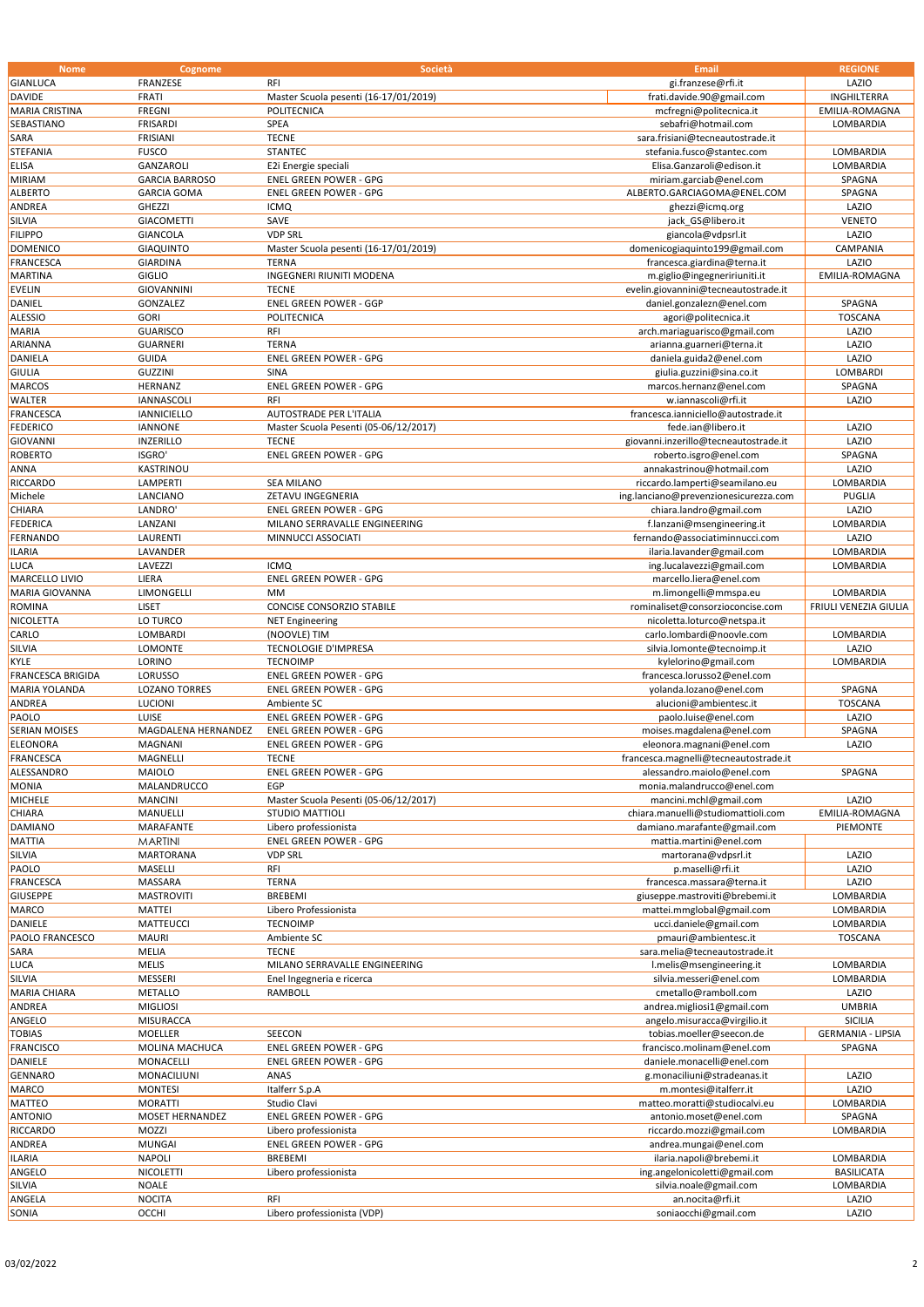|                         | Cognome             | Società                                                                     | <b>Email</b>                                     | <b>REGIONE</b>           |
|-------------------------|---------------------|-----------------------------------------------------------------------------|--------------------------------------------------|--------------------------|
|                         |                     |                                                                             | manuela.ojan@gbcitalia.org;                      |                          |
| <b>MANUELA</b>          | <b>OJAN</b>         | AMAT                                                                        | manuela ojan@hotmail.com                         | LOMBARDIA                |
| VALERIO                 | <b>OLIVIERI</b>     | EGP                                                                         | valerio.olivieri@enel.com                        | <b>PUGLIA</b>            |
|                         |                     |                                                                             |                                                  |                          |
| <b>LORENZO</b>          | ORSENIGO            | <b>ICMQ</b>                                                                 | orsenigo@icmq.org                                | LOMBARDIA                |
| DANIELE                 | <b>OTTOLITRI</b>    | Libero professionista                                                       | ing.ottolitri@gmail.com                          | <b>VENETO</b>            |
|                         |                     |                                                                             | odaniele@libero.it                               |                          |
| SARA                    | PADULOSI            | Italferr S.p.A                                                              | s.padulosi@italferr.it                           | LAZIO                    |
| <b>ROMANA</b>           | <b>PAGLINO</b>      | <b>ITALFERR</b>                                                             | r.paglino@italferr.it                            | LAZIO                    |
| Michele                 | PALEARI             | CONSULENTE                                                                  |                                                  | <b>VENETO</b>            |
|                         |                     |                                                                             | michelepaleariarch@gmail.com                     |                          |
| <b>GRAZIA</b>           | PANNARALE           | <b>ENEL GREEN POWER - GPG</b>                                               | grazia.pannarale1@enel.com                       |                          |
| <b>MELISSA</b>          | PAONE               | ANAS                                                                        | me.paone@stradeanas.it                           | LAZIO                    |
| CARLO                   | PAPALE              |                                                                             | carlo.papale@techno-hse.com                      | LOMBARDIA                |
| <b>MARGHERITA</b>       | <b>PASCUCCI</b>     | MINNUCCI ASSOCIATI                                                          | margherita@associatiminnucci.com                 | LAZIO                    |
| SARA                    | PASQUARELLI         | ANAS                                                                        | s.pasquarelli@stradeanas.it                      | LAZIO                    |
|                         |                     | <b>ENEL GREEN POWER - GPG</b>                                               |                                                  |                          |
| <b>FLAVIA</b>           | PASQUINI            |                                                                             | flavia.pasquini@enel.com                         | SPAGNA                   |
| <b>SIMONE</b>           | PELLEGRINI          | <b>RPA</b>                                                                  | pellegrini.simone@rpapg.it                       | <b>UMBRIA</b>            |
| <b>LAVINIA PIA</b>      | PERSICO             | EGP                                                                         | lavinia.persico@enel.com                         |                          |
| <b>ELIANA</b>           | PERUCCA             | LIBERO PROFESSIONISTA                                                       | eliana.perucca@gmail.com                         | PIEMONTE                 |
| <b>BRUNO</b>            | PERUGINI            | EGP                                                                         | bruno.perugini@enel.com                          |                          |
| <b>MATTEO</b>           | PESSIA              | RFI Rete Ferroviaria Italiana S.p.A. - Gruppo Ferrovie dello Stato Italiane | m.pessia@rfi.it                                  | LAZIO                    |
|                         |                     |                                                                             |                                                  |                          |
| <b>FRANCESCO</b>        | PETRETTO            | IP INGEGNERIA SRL                                                           | f.petretto@ipingegneria.com                      | SARDEGNA                 |
| ANDREA                  | PILLI               | <b>NET Engineering</b>                                                      | andrea.pilli@netspa.it                           |                          |
| <b>FRANCESCO</b>        | PIROLA              | <b>ENEL GREEN POWER - GPG</b>                                               | francesco.pirola@enel.com                        |                          |
| <b>DAVIDE</b>           | <b>PIROVANO</b>     | <b>MM</b>                                                                   | d.pirovano@mmspa.eu                              | LOMBARDIA                |
| <b>DARIO</b>            | <b>POMPILI</b>      | <b>ENEL GREEN POWER - GPG</b>                                               | dario.pompili@enel.com                           |                          |
|                         |                     |                                                                             | marco.preziosa@enel.com                          |                          |
| MARCO                   | PREZIOSA            | <b>ENEL GREEN POWER</b>                                                     |                                                  | LAZIO                    |
|                         |                     |                                                                             | marco.preziosa@tiscali.it                        |                          |
| <b>DANIELA FRANCA</b>   | PUTZU               | Italferr S.p.A                                                              | d.putzu@italferr.it                              | LAZIO                    |
| ALESSANDRA              | RAGUGINI            | RFI Rete Ferroviaria Italiana S.p.A. - Gruppo Ferrovie dello Stato Italiane | a.ragugini@rfi.it                                | LAZIO                    |
| <b>REMIGIO ANTONIO</b>  | <b>RANCAN</b>       | Libero progessionista                                                       | info@remigiorancan.com                           | <b>VENET</b>             |
| ALESSANDRA              | REGAZZI             | NET ENGINEERING                                                             | alessandra.regazzi@netspa.it                     | <b>VENETO</b>            |
| <b>LORENZO</b>          | REGAZZONI           | <b>TECNE</b>                                                                | lorenzo.regazzoni@tecneautostrade.it             | LAZIO                    |
|                         |                     |                                                                             |                                                  |                          |
| <b>RAFFAELE</b>         | RINALDESI           | <b>TECNE</b>                                                                | raffaele.rinaldesi@tecneautostrade.it            |                          |
| <b>STEFANO</b>          | <b>RIODA</b>        | <b>F&amp;M INGEGNERIA</b>                                                   | Stefano.Rioda@fm-ingegneria.com                  | <b>VENETO</b>            |
| <b>OLIVIER</b>          | <b>RIOT</b>         | EGP                                                                         | olivier.riot@enel.com                            |                          |
| <b>MARTINA</b>          | <b>RIZZO</b>        | <b>SETAC</b>                                                                | ing.martinarizzo@gmail.com                       | <b>PUGLIA</b>            |
| <b>MARTINO</b>          | <b>ROMA</b>         | <b>ENEL GREEN POWER - GPG</b>                                               | martino.roma2@enel.com                           |                          |
| SEBASTIANO LUCA         | <b>ROMANO</b>       | ENEL GREEN POWER - GPG                                                      | sebastianoluca.romano@enel.com                   |                          |
|                         |                     |                                                                             |                                                  |                          |
| ALESSANDRA              | <b>RONCHI</b>       | <b>OPTIMARES</b>                                                            | a.ronchi@optimares.srl                           | EMILIA-ROMAGNA           |
| PETER                   | <b>ROSCHE</b>       | SEECON                                                                      | peter.rosche@seecon.de                           | <b>GERMANIA - LIPSIA</b> |
| LAURA                   | <b>RUBINO</b>       |                                                                             | arch.laurarubino@bioedilizia.tv                  | PUGLIA                   |
| <b>MARTA</b>            | SABIDO SILVA        | <b>ENEL GREEN POWER - GPG</b>                                               | marta.sabido@enel.com                            | SPAGNA                   |
| ARIANNA                 | SAINO               | <b>GRUPPO CAP</b>                                                           | arianna.saino@gruppocap.it                       |                          |
|                         |                     |                                                                             | fm.saldini@msengineering.it;                     |                          |
| <b>FABIO MASSIMO</b>    | SALDINI             | MILANO SERRAVALLE ENGINEERING                                               | fabio.saldini@gmail.com                          | LOMBARDIA                |
|                         |                     |                                                                             |                                                  |                          |
|                         |                     |                                                                             | claudio.salvati@autostrade.it                    |                          |
| <b>CLAUDIO</b>          | SALVATI             | AUTOSTRADE PER L'ITALIA                                                     |                                                  |                          |
| <b>ALBERTO</b>          | SALVIA              | <b>TECNE</b>                                                                | alberto.salvia@tecneautostrade.it                |                          |
| MARIA LUCIA AGENO       | SAMORANI            | MILANO SERRAVALLE ENGINEERING                                               | l.samorani@msengineering.it                      | LOMBARDIA                |
|                         |                     |                                                                             |                                                  |                          |
| LUCA                    | SANESE              | <b>Engea Consulting Srl</b>                                                 | luca.sanese@gmail.com;                           | <b>ABRUZZO</b>           |
|                         |                     |                                                                             | luca.sanese@engea.com                            |                          |
| ANTONELLA               | SANTILLI            | <b>ISTITUTO IRIDE</b>                                                       | asantilli@istituto-iride.com                     | LAZIO                    |
| <b>TERESA</b>           | <b>SANTOS</b>       | <b>AMBIENTE ITALIA</b>                                                      | teresa.santos@ambienteitalia.it                  | LOMBARDIA                |
| <b>FRANCISCO JAVIER</b> | <b>SANTOS PEREZ</b> | <b>ENEL GREEN POWER - GPG</b>                                               | franciscojavier.santosp@enel.com                 | SPAGNA                   |
| <b>FERDINANDO</b>       | SARNO               | POLITECNICA                                                                 | fsarno@politecnica.it                            | EMILIA-ROMAGNA           |
| <b>ALBERTO</b>          | SARTORETTO          | EAMBIENTE                                                                   | a.sartoretto@eambientegroup.com                  | <b>VENETO</b>            |
|                         |                     |                                                                             |                                                  |                          |
| STEFANIA SERENA         | SAVIANI             |                                                                             | stefania.saviani@gmail.com                       | LAZIO                    |
| ADELE                   | SAVINO              | RFI                                                                         | a.savino@rfi.it                                  | LAZIO                    |
| <b>GIULIA</b>           | <b>SCAGLIETTA</b>   | RFI                                                                         | g.scaglietta@rfi.it                              | LAZIO                    |
| <b>DAVIDE</b>           | SCAGLIONE           | <b>GRUPPO CAP</b>                                                           | davide.scaglione@gruppocap.it                    |                          |
| <b>ELENA</b>            | <b>SCHIAVELLA</b>   | RFI Rete Ferroviaria Italiana S.p.A. - Gruppo Ferrovie dello Stato Italiane | elena.schiavella@gmail.com                       | LAZIO                    |
| <b>RICCARDO</b>         | SCHVARCZ            | Libero professionista                                                       | riccardo.schvarcz@gmail.com                      | <b>VENETO</b>            |
| <b>RAFFAELE</b>         | <b>SCIACCA</b>      | RFI                                                                         | r.sciacca@rfi.it                                 | LAZIO                    |
|                         |                     |                                                                             |                                                  |                          |
| <b>RICCARDO</b>         | SCOTTO              | <b>RINA PRIME</b>                                                           | riccardo.scotto@rinaprime.com                    | LOMBARDIA                |
| VALERIA                 | <b>SENSI</b>        | VIA INGEGNERIA SRL                                                          | v.sensi@via.it                                   | LAZIO                    |
| MASSIMILIANO            | SFORZA              |                                                                             | massimiliano.sforza07@gmail.com                  | LOMBARDIA                |
| <b>FRANCESCO</b>        | SILVA               | Libero progessionista                                                       | francesco.silva@fastwebnet.it                    | LOMBARDIA                |
| LUCA                    | SOLDO               | Pro.Iter Srl                                                                | postaluca2@gmail.com                             | PIEMONTE                 |
| <b>FEDERICA</b>         | SORDELLO            | <b>ISTITUTO IRIDE</b>                                                       | fsordello@istituto-iride.com                     | LAZIO                    |
|                         |                     |                                                                             |                                                  |                          |
| ANDREA                  | SPINOSA             | CITYRAILWAYS                                                                | andrea.spinosa@cityrailways.it                   | LAZIO                    |
| <b>MICHELE</b>          | SPIRO               | EAMBIENTE                                                                   | m.spiro@eambientegroup.com                       |                          |
|                         |                     |                                                                             | michelespiro@virgilio.it                         |                          |
| <b>DORINA</b>           | SPOGLIANTI          | <b>SINA</b>                                                                 | dorina.spoglianti@sina.co.it                     | LOMBARDIA                |
| <b>STEFANO</b>          | SUSANI              | AUTOSTRADE                                                                  | stefano.susani@autostrade.it                     | LAZIO                    |
| <b>GIORGIA</b>          | <b>SUTERA</b>       | <b>ENEL GREEN POWER - GPG</b>                                               | giorgia.sutera@enel.com                          |                          |
|                         |                     |                                                                             |                                                  |                          |
| <b>FRANCESCA</b>        | <b>TAMBURINI</b>    | Ambiente SC                                                                 | ftamburini@ambientesc.it                         | <b>TOSCANA</b>           |
| ANDREA                  | <b>TANZI</b>        | <b>TECNE</b>                                                                | andrea.tanzi@tecneautostrade.it                  |                          |
| ANDREA                  | <b>TECCI</b>        | Enel                                                                        | andrea.tecci@enel.com                            | LOMBARDIA                |
| <b>ALESSIA</b>          | <b>TOMA</b>         | RAMBOLL                                                                     | atoma@ramboll.com                                | LAZIO                    |
| <b>DAVIDE</b>           | <b>TOMMASI</b>      | ETS INGEGNERIA                                                              | davide.tommasi@etsingegneria.it                  | LAZIO                    |
| Michele                 | <b>TON</b>          | MM                                                                          | m.ton@mmspa.eu                                   | LOMBARDIA                |
|                         |                     |                                                                             |                                                  |                          |
| PAOLO                   | <b>TONIOLO</b>      | <b>NET Engineering</b>                                                      | paolo.toniolo@netspa.it                          | <b>VENETO</b>            |
| PAOLA                   | TRAVANINI           | МM                                                                          | p.travanini@mmspa.eu;                            | LOMBARDIA                |
| LAURA                   | <b>TROIANI</b>      | ANAS                                                                        | P.TRAVANINI@GMAIL.COM<br>l.troiani@stradeanas.it | LAZIO                    |